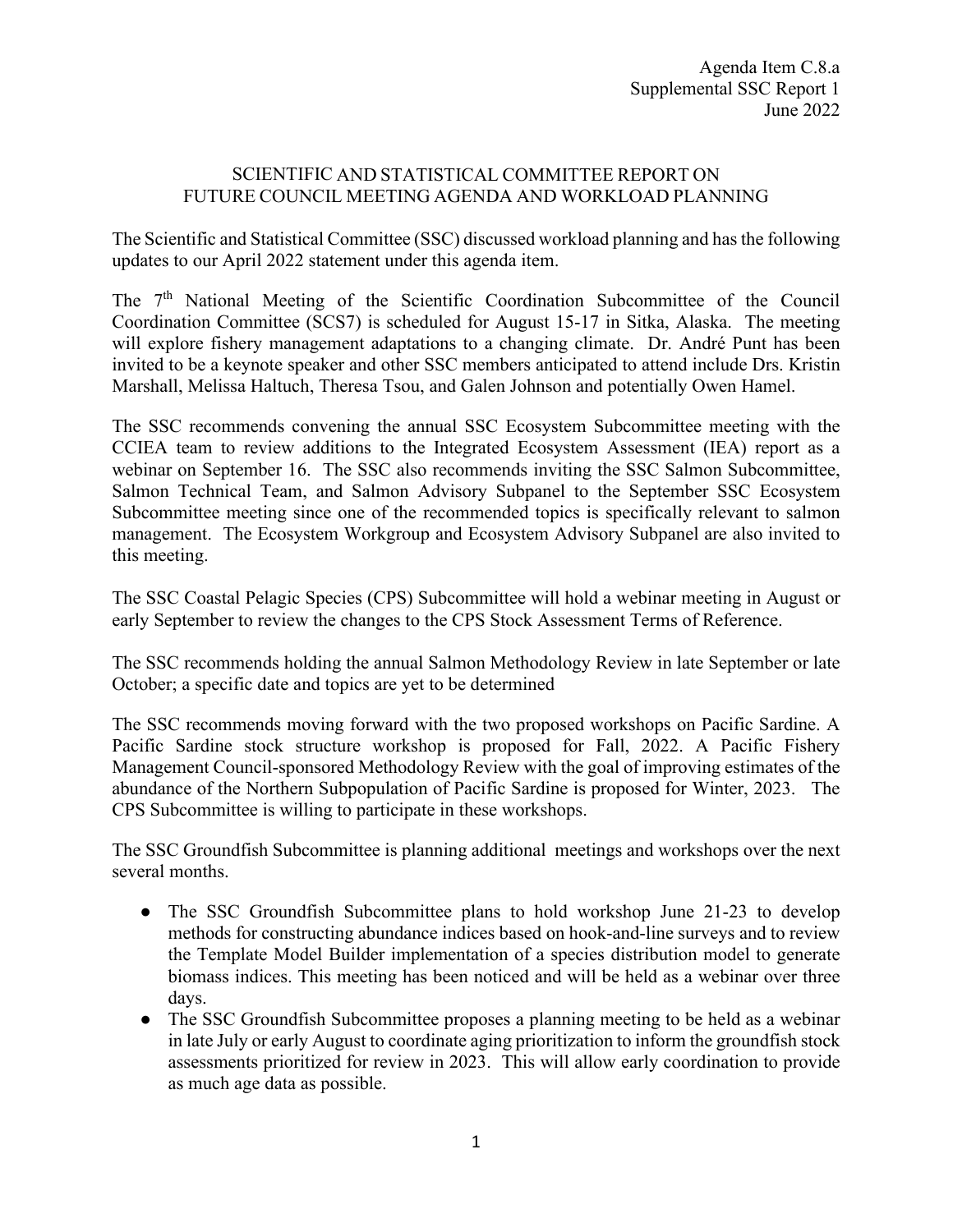- The SSC Groundfish Subcommittee will conduct a workshop to be held as a webinar over 3 to 4 days in late August to explore approaches to model the effect of large closed areas and other regulation changes in stock assessments. The Subcommittee will also discuss catch estimation procedures to inform catch reconstructions for 2023 assessments.
- The SSC Groundfish Subcommittee will review the Oregon Department of Fish and Wildlife's proposed acoustic/remotely operated vehicle (ROV) survey methodology for semi-pelagic rockfish on September 27-30 with the participation of a Center of Independent Experts scientist with expertise on acoustic abundance estimation methods. The SSC recommends combining the review of methods for constructing abundance indices from Washington hook-and-line surveys to this meeting to reduce the number of meetings. Due to participation by a Center of Independent Experts (CIE) expert, this is proposed as a hybrid in-person meeting in Portland over 3.5 to 4 days with remote access available for those unable to attend in person. The specific dates are not fixed and are subject to the agenda.
- The SSC Groundfish Subcommittee recommends scheduling a workshop on using ROV data in stock assessments in November or December of 2022.
- The SSC Groundfish Subcommittee previously proposed a workshop to discuss alternative harvest control rules for spiny dogfish to reflect its lower productivity and the finding from the most recent assessment that the SPR 50 percent harvest rate may not be sustainable. The SSC recommends postponing that workshop until 2024 due to lack of data and capacity to make progress on this topic prior to the 2023 stock assessment cycle.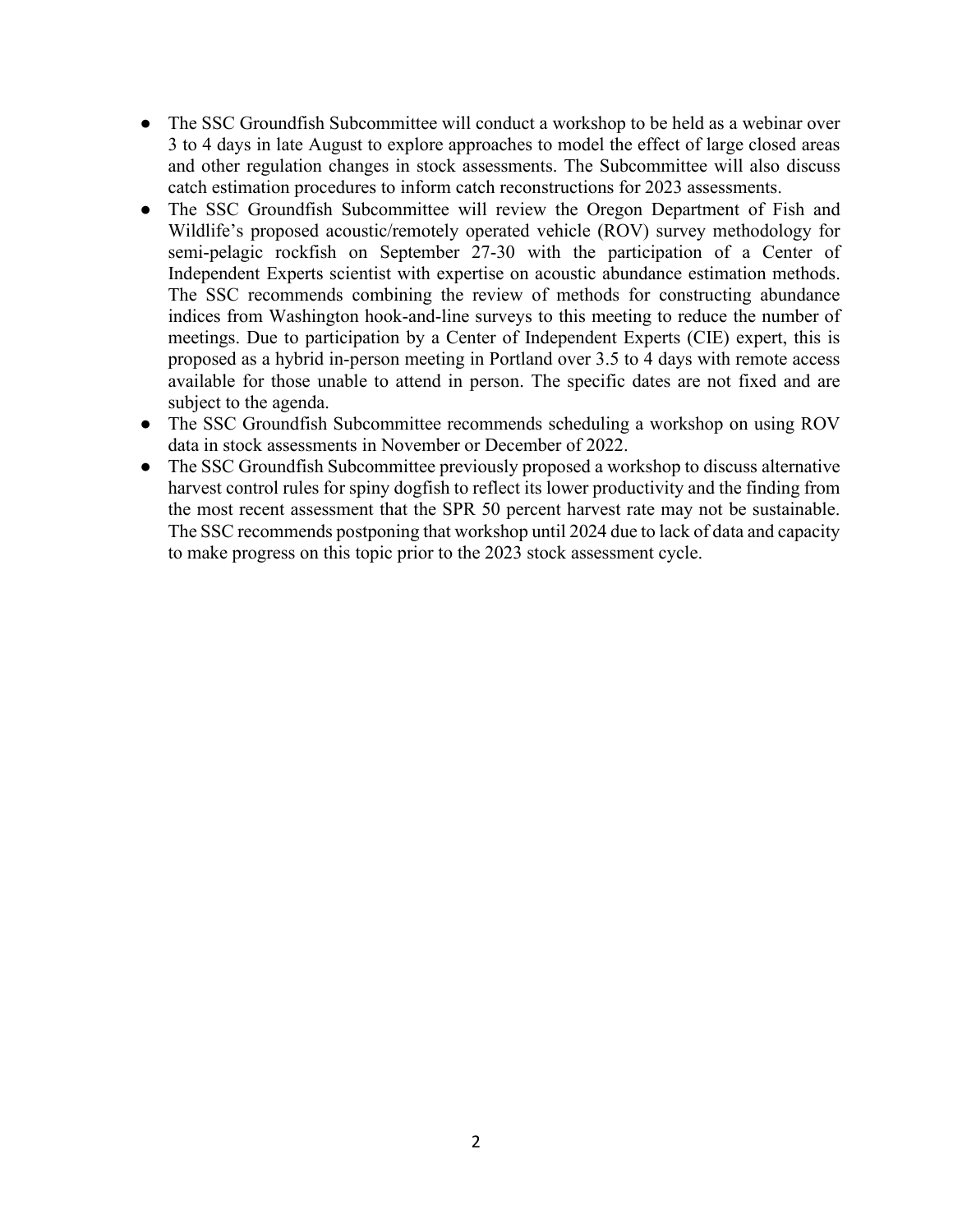| Proposed Workshops and SSC Subcommittee Meetings for 2022 and Beyond |                                                                                                                                                                                                                |                                  |                                          |                                                                                      |                                       |                    |                      |  |
|----------------------------------------------------------------------|----------------------------------------------------------------------------------------------------------------------------------------------------------------------------------------------------------------|----------------------------------|------------------------------------------|--------------------------------------------------------------------------------------|---------------------------------------|--------------------|----------------------|--|
| <b>Workshop/Meeting</b>                                              |                                                                                                                                                                                                                | <b>Potential</b><br><b>Dates</b> | Sponsor/<br><b>Tentative</b><br>Location | <b>SSC Reps.</b>                                                                     | <b>Additional</b><br><b>Reviewers</b> | <b>AB</b><br>Reps. | <b>Council Staff</b> |  |
| 1                                                                    | Proposed Workshop to Develop<br><b>Methods for Constructing</b><br>Abundance Indices Based on Hook-<br>and-line Surveys/<br>sdmTMB Model Review                                                                | June 21-23                       | Council/Webinar                          | Groundfish<br>Subcommittee<br><b>Members</b>                                         | <b>TBD</b>                            | <b>GMT</b><br>GAP  | DeVore               |  |
| $\overline{2}$                                                       | Aging Prioritization Meeting for<br>2023 Stock Assessments                                                                                                                                                     | late July/Aug<br><b>TBD</b>      | Council/Webinar                          | Select<br>Groundfish<br>Subcommittee<br><b>Members</b>                               | <b>NA</b>                             | <b>GMT</b><br>GAP  | DeVore               |  |
| 3                                                                    | Proposed Groundfish<br>Subcommittee Meeting to Explore<br>Approaches to Deal with Large<br>Closed Areas, Catch Estimation, and<br>Other Regulation Changes in Stock<br>Assessments/Catch Estimation<br>Meeting | Aug TBD                          | Council/Webinar                          | Groundfish<br>Subcommittee<br><b>Members</b><br>(Budrick &<br>Field - co-<br>chairs) | <b>TBD</b>                            | <b>GMT</b><br>GAP  | DeVore               |  |
| 4                                                                    | 7 <sup>th</sup> National Meeting of the<br><b>Scientific Coordination</b><br>Subcommittee of the Council<br><b>Coordination Committee</b>                                                                      | Aug 15-17,<br>2022               | NPFMC/<br>Sitka, AK                      | Punt, Marshall,<br>Haltuch, Tsou,<br>Johnson, and<br>Hamel (?)                       | <b>NA</b>                             | <b>NA</b>          | DeVore               |  |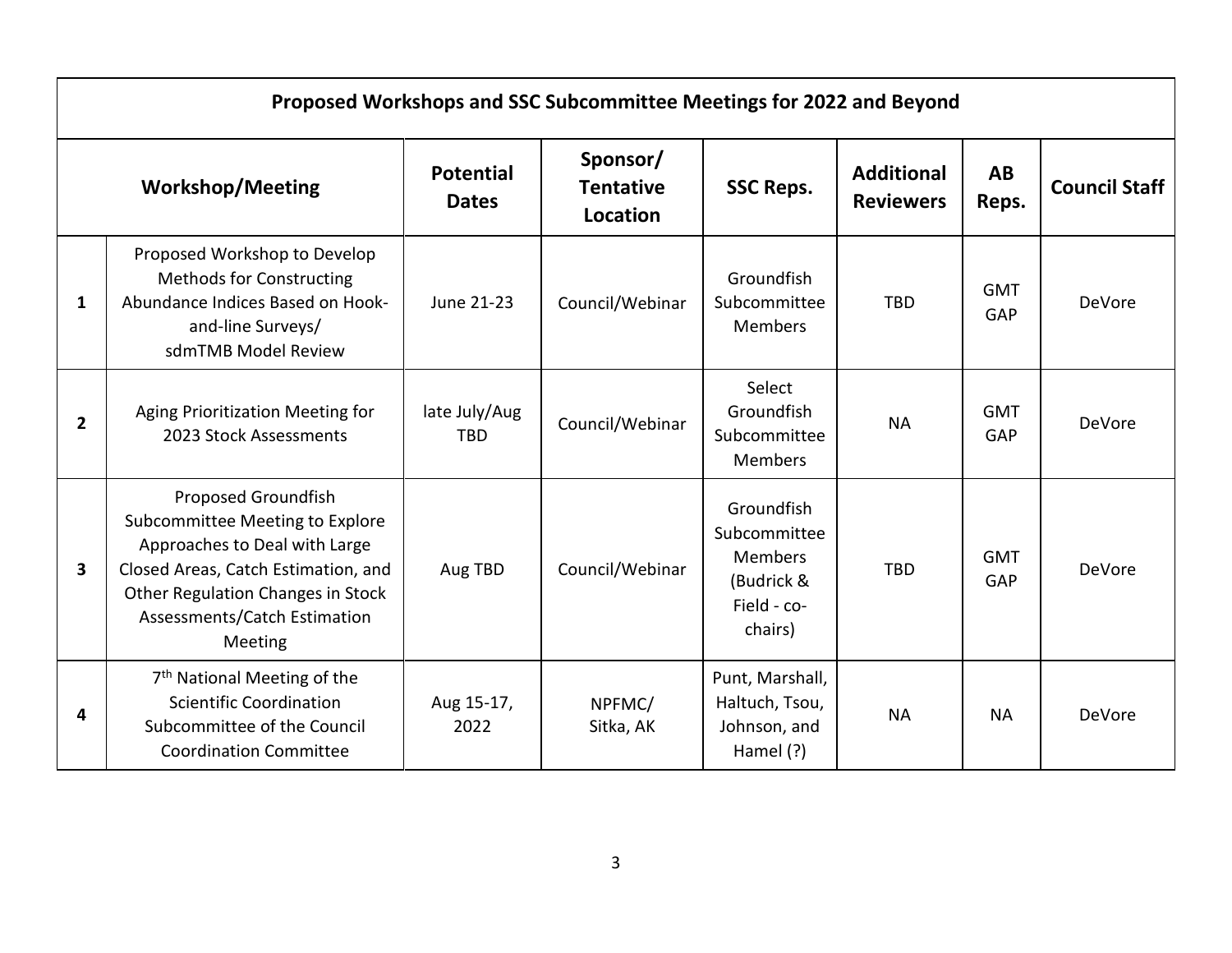| Proposed Workshops and SSC Subcommittee Meetings for 2022 and Beyond |                                                                                                                                                                                           |                                                  |                                          |                                                                                      |                                                         |                                        |                         |  |
|----------------------------------------------------------------------|-------------------------------------------------------------------------------------------------------------------------------------------------------------------------------------------|--------------------------------------------------|------------------------------------------|--------------------------------------------------------------------------------------|---------------------------------------------------------|----------------------------------------|-------------------------|--|
| <b>Workshop/Meeting</b>                                              |                                                                                                                                                                                           | <b>Potential</b><br><b>Dates</b>                 | Sponsor/<br><b>Tentative</b><br>Location | <b>SSC Reps.</b>                                                                     | <b>Additional</b><br><b>Reviewers</b>                   | <b>AB</b><br>Reps.                     | <b>Council Staff</b>    |  |
| 5                                                                    | Ecosystem Subcommittee/CCIEA<br><b>Team Meeting</b>                                                                                                                                       | Sept 16, 2022                                    | Council/Webinar                          | Ecosystem and<br>Salmon<br>Subcommittee<br><b>Members</b>                            | <b>CCIEA Team</b>                                       | <b>EWG</b><br>EAS<br><b>STT</b><br>SAS | DeVore<br>Dahl<br>Ehlke |  |
| 6                                                                    | <b>CPS TOR Review</b>                                                                                                                                                                     | Aug or Sept<br><b>TBD</b>                        | Council/Webinar                          | <b>CPS</b><br>Subcommittee<br><b>Members</b>                                         | Science<br>Center<br>Assessment<br>Staff                | <b>CPSMT</b><br><b>CPSAS</b>           | Doerpinghaus            |  |
| $\overline{7}$                                                       | Proposed Methodology Review for<br>the ODFW Acoustic Survey,<br>Proposed Workshop to Develop<br><b>Methods for Constructing</b><br>Abundance Indices Based on WA<br>Hook-and-line Surveys | Sept 27-30<br>(subject to final<br>agenda), 2022 | Council/Portland<br>Hybrid               | Groundfish<br>Subcommittee<br><b>Members</b><br>(Budrick &<br>Hamel - co-<br>chairs) | CIE,<br>Science<br>Center<br>Assessment<br><b>Staff</b> | <b>GMT</b><br>GAP                      | DeVore                  |  |
| 8                                                                    | Salmon Methodology Review                                                                                                                                                                 | Sept or Oct<br>2022 TBD                          | Council/TBD                              | Salmon<br>Subcommittee<br><b>Members</b>                                             | <b>TBD</b>                                              | <b>STT</b><br><b>MEW</b>               | Ehlke                   |  |
| 9                                                                    | ROV Survey and Workshop for<br>Using ROV Data in Stock<br>Assessments                                                                                                                     | Nov/Dec TBD                                      | Council/Webinar                          | Groundfish<br>Subcommittee<br><b>Members</b><br>(Budrick -<br>chair)                 | Science<br>Center<br>Assessment<br><b>Staff</b>         | <b>GMT</b><br>GAP                      | DeVore                  |  |